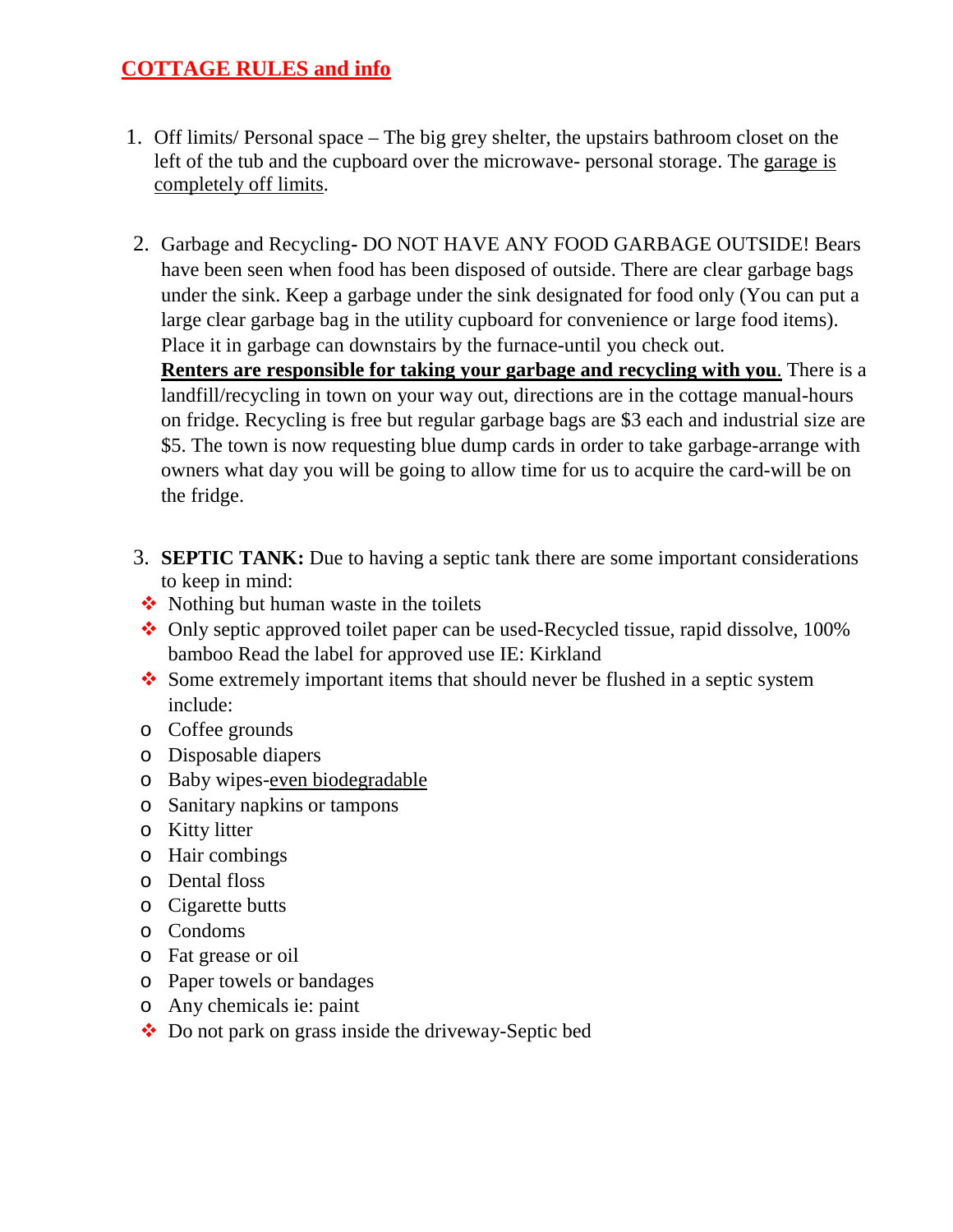- 4. Fire burning- **Bring your own wood**-buy locally-roadside sellers, Home Hardware, Petro-Canada, etc.as you turn onto the 520 (and Midlothian Road) there is a sign to inform people of fire burning by-laws at that time-subject to change- When in doubt check the city of Burk's Falls or Ryerson Township web page.
- 5. Bedding/Paper products- We have sheets for all of the beds or if you choose, bring your own. **If you use ours we ask that you start laundry on check-out day**-soap provided (Our cleaners need cleaning and disinfecting time not doing multiple loads of sheets and towels). Please leave the remaining laundry in front of the washing machine-sheets, pillow cases, and towels only.

The master is a king size (sheets under bed) and pullout bed in the rec room is full size (sheets/pillows in trunk). The middle bedroom has twin bunk beds- sheets under the bed. The third bedroom has a twin and double bunk bed- sheets under the bed. Extra blankets are in closets and throughout cottage.

Towels available-bath, hand, and dish

TP-we supply. If you bring your own toilet paper please adhere to septic rules.

6. Enjoy the river! Take caution swimming as the current varies. Upon entering Burk's Falls (When you turn onto the 520), to your left you can see how fast the falls are moving-Man-operated dam.

Various sized life jackets (in storage shed-please put away dry)

\*Children should wear personal flotation devices AT ALL TIMES in and around the river\* **Bring their own for proper fit.**

Use the river items- Canoe, kayaks, and the row boat. Blow up items, pool noodles and rope for tethers to the dock ladder are in the small shed at the side of the cottage. Respect the river and be environmentally conscious.

DO NOT ALLOW ANYONE TO THROW ROCKS FROM PROPERTY INTO THE RIVER! THEY ARE COVERING A MUD HOLE.

- 7. Damage- Anything that breaks during your stay let us know. We will let you know if it would come off of your deposit.
- 8. Power outages- Please notify us. We are NOT responsible for acts of nature and therefore no refunds. Please message us for hydro updates. \*As of March 2022 we have an automatic generator-power will be restored a few minutes from outage. Limited items are powered ie: Fridge
- 9. No smoking in cottage or DAMAGE DEPOSIT WILL BE LOST- There are ashtrays in the front and back of the cottage.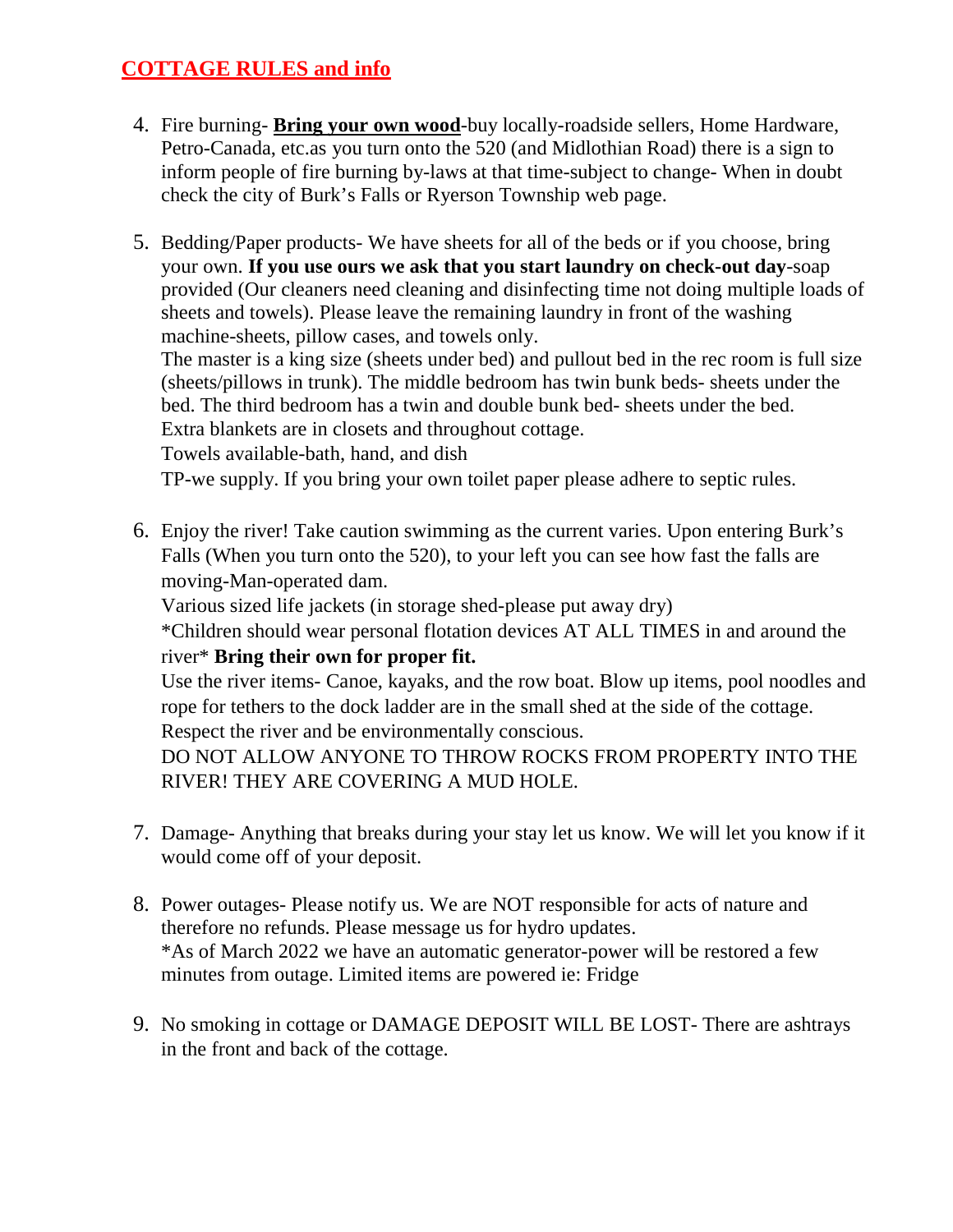- 10. The number of people to stay upon booking/in rental agreement is what you paid for. If any additional people visit, you MUST notify cottage owners. Additional charges will apply.
- 11. DOGS ONLY! Dog run available for evening "let-outs", otherwise dogs **must** be leashed, to ensure they remain on the property. Please keep dogs **off** of the furniture. We do not charge a pet fee therefore we expect all dog items must be addressed by owners- accidents are cleaned and use stain remover for smells, all dog feces picked up-poop scoops by the dog run on the deck and one downstairs by the door. We ask that any guests who bring a shedding dog to give the cottage a vacuum before you leave (in the front hall closet).
- 12. Heating (furnace)/Cooling (central air) Use the thermostat in the hallway to the left of the pantry. We have many fans throughout the cottage including ceiling fans. If you use the AC- no colder than 24 degrees. If using the wood stove guests must read safety instructions-In the cottage manual. You must use hardwood only-we supply a full wood box of hardwood next to the stove.
- 13. R/O system for drinking water at the kitchen sink-small tap-25/30L capacity per day. Regular tap water not for drinking as it is not potable. (Filtered for showering and brushing teeth). If you prefer to purchase jug water, we have a water cooler with a jug and there is usually water in the pantry filled with "well" water.
- 14. **All** internet usage is for necessity ONLY-email and banking-**NO** STREAMING Anything over TWO GB per day -fees of \$50 per day off damage deposit may apply.
- 15. Be environmentally conscious- RESPECT: the *neighbours* (noise volume, loose animals, etc.), *environment* (NO FIREWORKS, recycle, reduce waste, etc.), *wildlife* (no food outside, leave habitats and animals alone, etc), *cottage* (septic tank, electricity, etc.) and try to keep the carbon footprint to a minimum. \*NOTE: PLEASE LEAVE TURTLES ALONE!!! They mate in the spring and use the boat ramp as their path to and from the water-"Turtle Highway". We protect all species here.

# **\*SEE CHECK-OUT RULES ON FRIDGE AND IN COTTAGE MANUAL.**